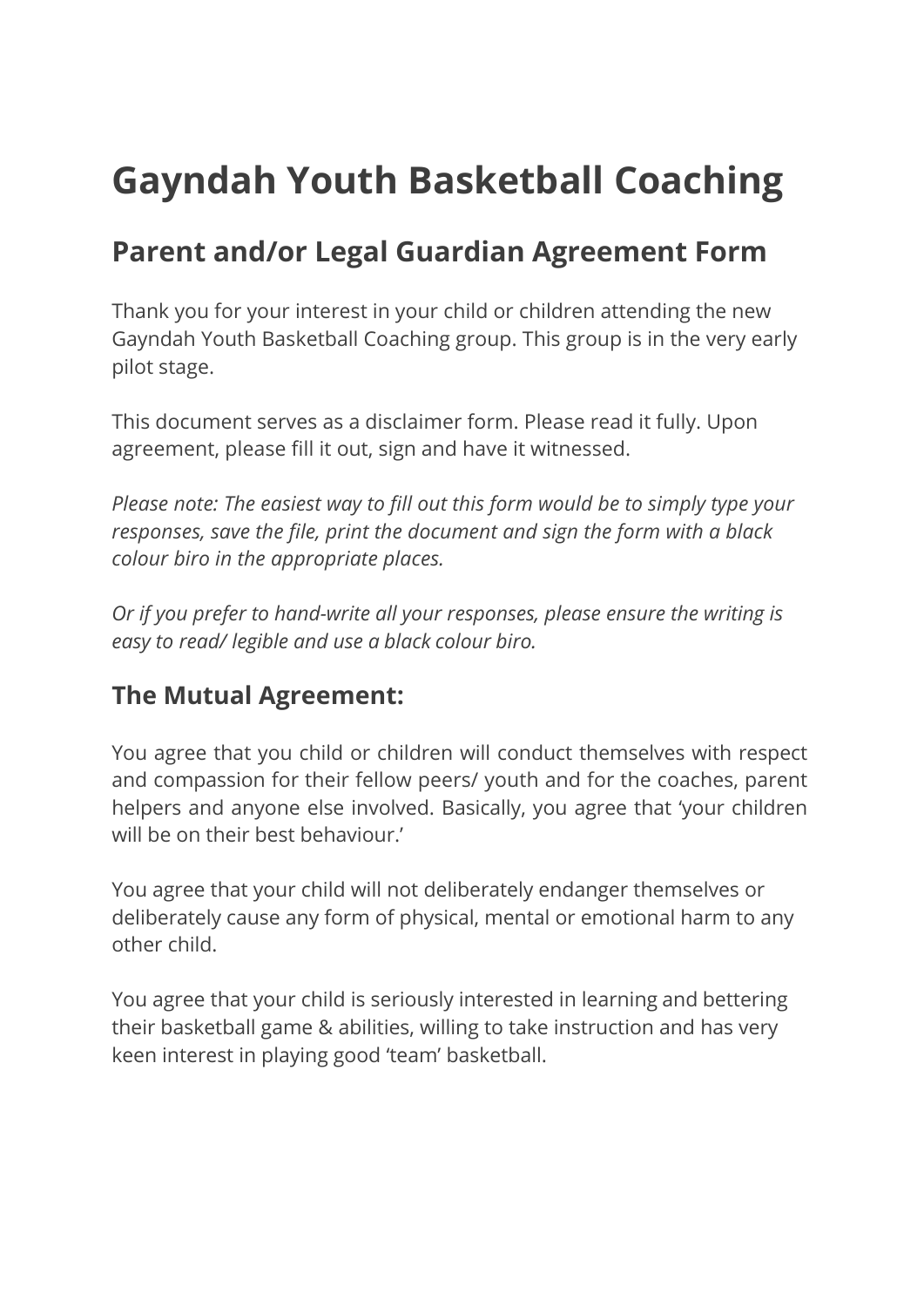If it is found/ observed that your child is not willing to be coached, or not seriously interested in attending or is disruptive to the other youth, there will be a fair review procedure in place. We will discuss this directly with you (the parent or legal guardian) at that time. We wish for all youth to have a fun and positively rewarding experience and every opportunity. We will be extremely fair in the way we conduct ourselves. There will be a 3 warning policy in place if any child is not showing that they're abiding by the spirit of this group.

You agree that we are providing our time in the best interests of your child or children (your youth). We will conduct ourselves fairly and with their and your best interests in mind.

You agree that coaching is in part about sharing knowledge, teaching and developing skills, developing discipline within the youth & a good understanding of how to play basketball, how to operate as part of a team effectively and how to be a good sport.

If your child feels any of the coaches have been unfair to them at any time, you agree that you will contact Jay Daniells directly to discuss the matter. As in, contact us first and foremost if there are any potential concerns so we can discuss it/ them rationally and fairly to achieve a positive outcome for all.

You agree that Jay Daniells, any other coach(es), parent helper(s) and/or anyone else involved in Gayndah Youth Basketball (working title) are NOT liable or responsible for any injury to your child or children when in the care of this group.

You agree that Jay Daniells, any other coach(es), parent helper(s) and/or anyone else involved in Gayndah Youth Basketball (working title) are NOT liable or responsible for anything else unforeseen.

You also agree that it is your responsibly to ensure the safety of you child or children getting to and returning home from any basketball coaching or game session we conduct.

All coaches will have a valid Blue Card.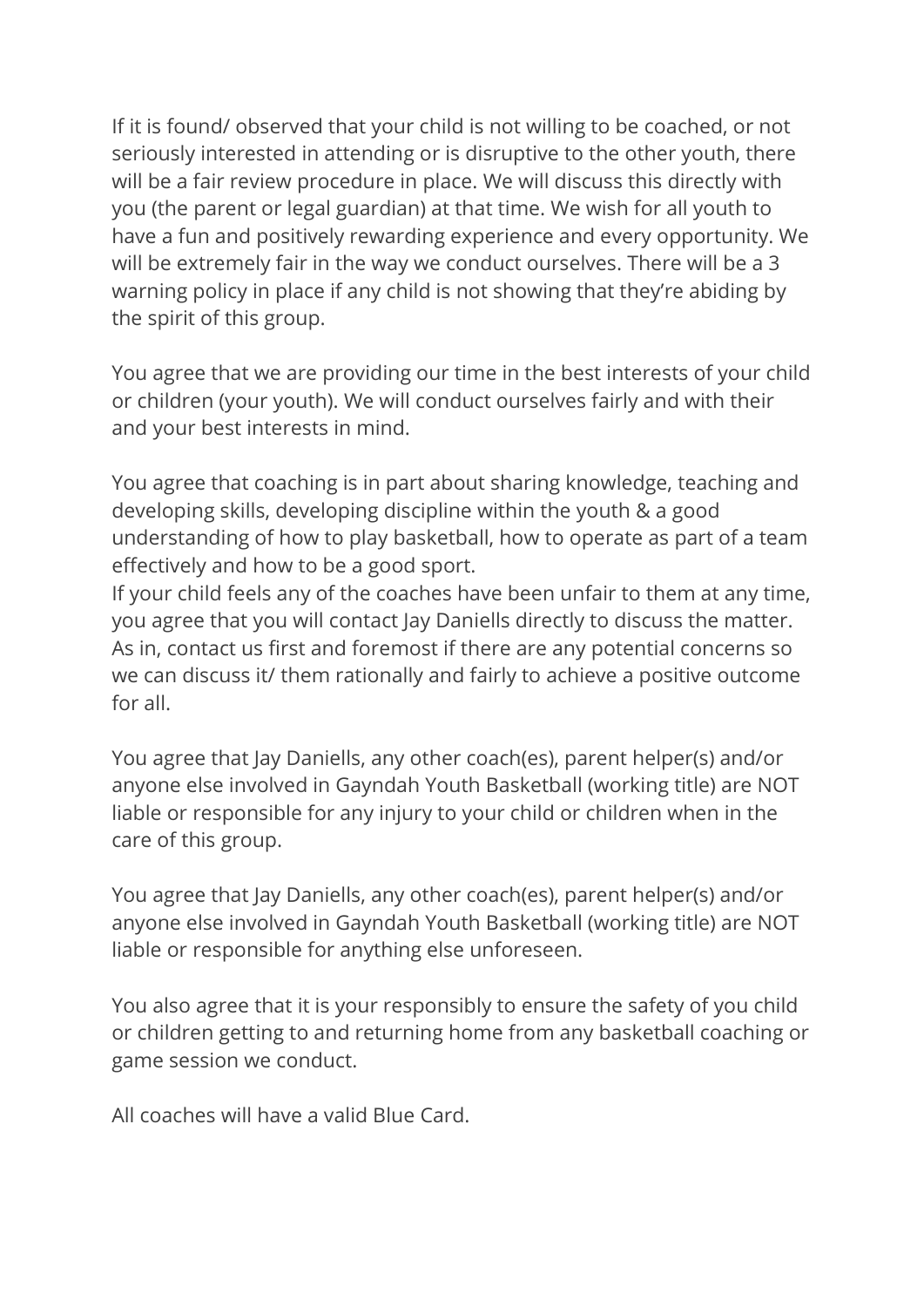All coaches will have first-aid training. For full disclosure, currently Jay Daniells first-aid training has expired, however he has made enquiries to get it renewed asap.

You also agree to tell Jay Daniells of any medical conditions and any medications we need to be aware of that your child or children may have and that your child or children will have the appropriate medications with them during basketball coaching and game sessions. If you need to provide the medication to us coaches, please let us know. Jay Daniells will ensure that all coaches have a copy of this information. If Jay Daniells is away or unable to attend a coaching session, the other coaches will therefore have this information.

All medical information you share is confidential. It will not be shared with any other 3<sup>rd</sup> parties without your written permission and approval.

Please list any medical conditions your child has that we need to know about:

### **Your Child/ Youth:**

Your child's full name:

Medical conditions (list them below):

Medications (and dosage amounts) we need to be aware of (list below):

*If you have more than 1 child attending please fill out an additional copy of this form for each child.*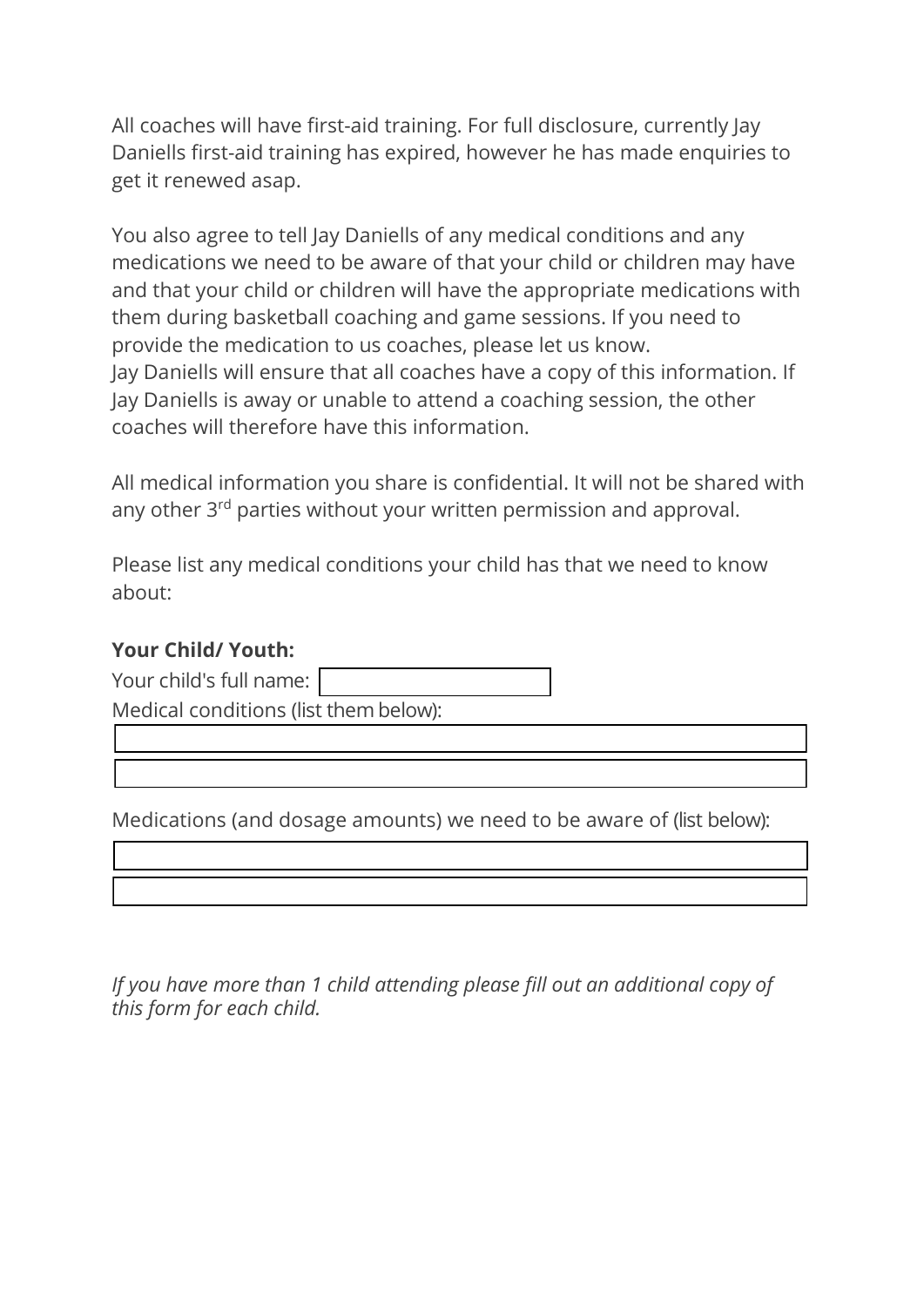By filling out this form you also agree and approve that your child or children are healthy and fit enough to play basketball.

You also acknowledge that we are providing full transparency. This basketball coaching is an initial pilot activity to gauge interest and numbers. It is not a formally registered club or any other formal entity. There is no insurance at this time.

If you would like to be a parent helper please let JayDaniells know and also fillout the below section:

### **Parent Helper:**

Your full name:

Your direct phone number (mobile phone number): Your direct emergency contact (their full name & mobile number:

Medical Conditions (list them below):

Medications (and dosage amounts) we need to be aware of (list below):